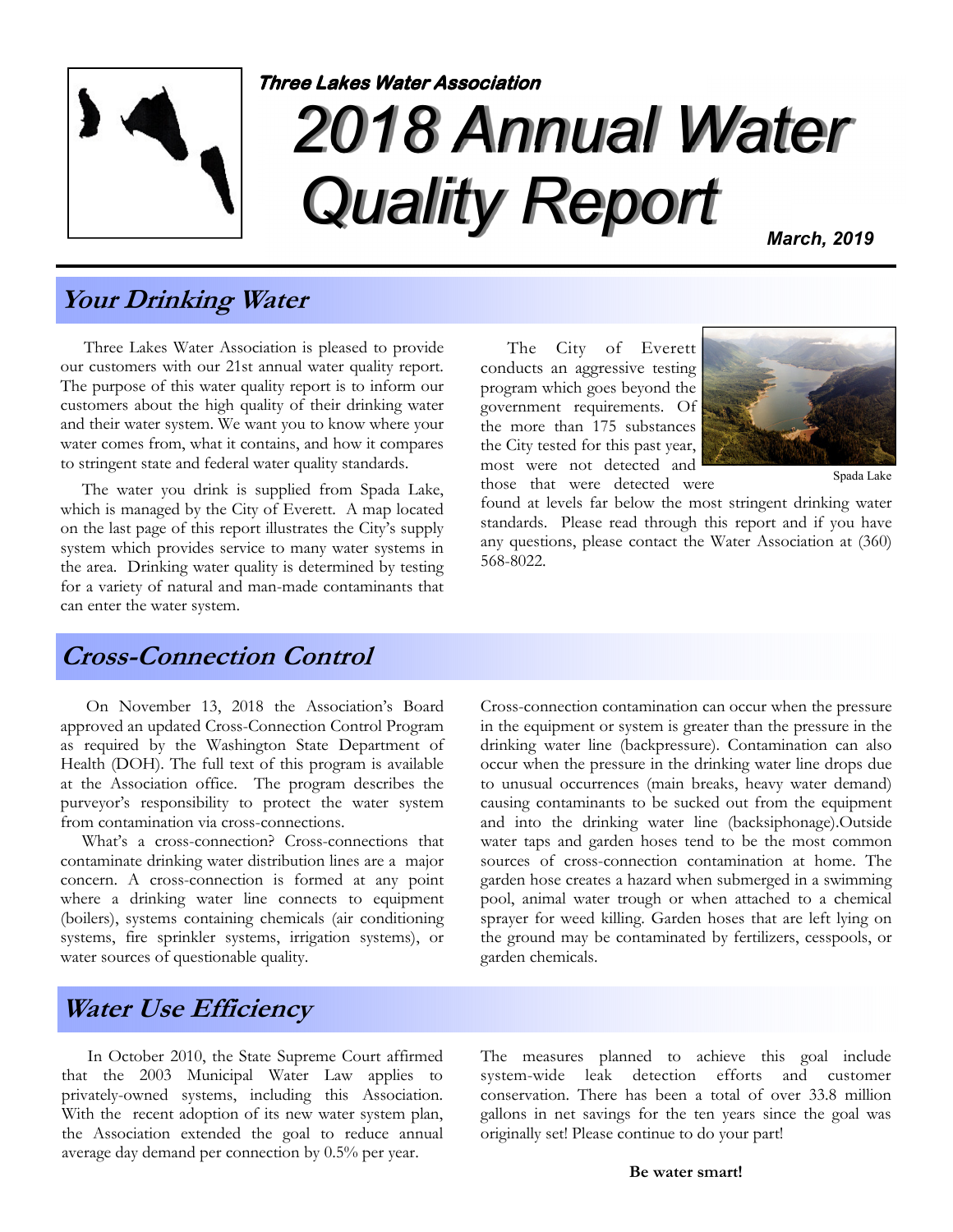## Health Issues

### Residential Tap Monitoring for Lead and Copper

| <b>Combined Regional Monitor-</b><br>ing for Lead and Copper |             |                 |                             |                                      |  |  |  |  |
|--------------------------------------------------------------|-------------|-----------------|-----------------------------|--------------------------------------|--|--|--|--|
| Parameter<br>& Units                                         | <b>MCLG</b> | Action<br>Level | 90th %<br>Level             | # Homes<br>exceeding<br>action level |  |  |  |  |
| Copper, ppm                                                  | 1.3         | 1.3             | 0.141                       | $0$ of $108$<br>$(0.0\%)$            |  |  |  |  |
| Lead, ppb                                                    | 0           | 15              | $\mathcal{D}_{\mathcal{L}}$ | $0$ of $108$<br>$(0.0\%)$            |  |  |  |  |

Source of Contamination: Corrosion of household plumbing system.

USEPA and state regulations require water systems to monitor for the presence of lead and copper at household taps every three years. The above data was collected in 2018. The next required round of sampling will be in 2021. The 90th% level is the highest result obtained in 90 percent of the samples collected when the results are ranked in order from lowest to highest. Results for water tested before it enters household plumbing are lower than tap result, which indicates that household plumbing may contribute to lead and copper at the tap.

The City of Everett's source waters contain virtually no lead or copper. If present, elevated levels of lead can cause serious health problems, especially for pregnant women and

#### Additional Information

 Some people may be more vulnerable to contaminants in drinking water than the general population. Immuno-compromised persons – such as persons with cancer who are undergoing chemotherapy, persons who have undergone organ transplants, people with HIV/AIDS or other immune system disorders, or some elderly persons and infants can be particularly at risk from infections. These people should seek advice about drinking water from their healthcare providers. EPA/Centers for Disease Control (CDC) guidelines on appropriate means to lessen the risk of infection by Cryptosporidium and other microbial contaminants are available from the Safe Water Drinking Hotline at 1-800-426-4791.

 During water treatment, organic polymer coagulants are added to improve coagulation and filtration processes that remove particulates from water. The particulates that are removed can include viruses, bacteria and other disease causing organisms. The USEPA sets limits on the type and amount of polymer that a water system can add to the water. In addition to the EPA limits, the State of Washington requires that all polymers used be certified safe for potable water use by an independent testing organization (NSF International). During treatment, Everett adds only NSF approved polymers and the levels used are far below the safe limits set by USEPA.

young children. Lead in drinking water is primarily from materials and components associated with service lines and home plumbing.

 Three Lakes Water Association is responsible for providing high quality drinking water, but cannot control the variety of materials used in plumbing components. When your water has been sitting for several hours, you can minimize the potential for lead exposure by flushing your tap for 30 seconds to two minutes before using water for drinking or cooking. If you are concerned about lead in your water, you may wish to have your water tested. Information on lead in drinking water, testing methods, and steps you can take to minimize exposure is available from the Safe Drinking Water Hotline at 1-800- 426-4791 or http://www.epa.gov/safewater/lead

 Although there is no detectable lead in water, tests from household taps in the distribution system show there can be low levels of lead and copper in tap water. This is primarily caused from corrosion of household plumbing systems. You may potentially have small levels of lead and copper in your home. Everett treats the water to minimize the potential for lead to enter the water and the results indicate that the program is successful.

 The Three Lakes Water Association contributes to this testing by providing randomly taken water samples to the City for testing. The results provided in this report represent all testing performed by the City of Everett.

#### **Definitions**

Action Level (AL) – The concentration of a contaminant, which, if exceeded, triggers treatment or other requirements that a water system must follow.

ppm/ppb – One part per million/one part per billion. A part per million means one part of a particular contaminant is present for every million parts of water. Similarly, parts per billion indicate the amount of a contaminant per billion parts of water.

Maximum Contaminant Level Goal (MCLG) - The level of a contaminant in drinking water below which there is no known or expected risk to health. MCLGs allow for a margin of safety.

Maximum Contaminant Level (MCL) - The highest level of a contaminant that is allowed in drinking water. MCLs are set as close to the MCLGs as feasible using the best available treatment technology.

Maximum Residual Disinfectant Level (MRDL) - The highest level of a disinfectant allowed in drinking water. There is convincing evidence that addition of a disinfectant is necessary for control of microbial contaminants.

Maximum Residual Disinfectant Level Goal (MRDLG) - The level of a drinking water disinfectant below which there is no known or expected risk to health. MRDLGs do not reflect the benefits of the use of disinfectants to control microbial contaminants.

N/A – Not Applicable. Means the EPA has not established MCLGs for these substances.

Turbidity—Turbidity is a measure of particulates suspended in water in Nephelometric Turbidity Units (NTU) and is an important test in determining drinking water quality. Particulates in water can include bacteria, viruses and protozoans that can cause disease.

**Treatment Technique (TT)** – A required process intended to reduce the level of a contaminant in drinking water.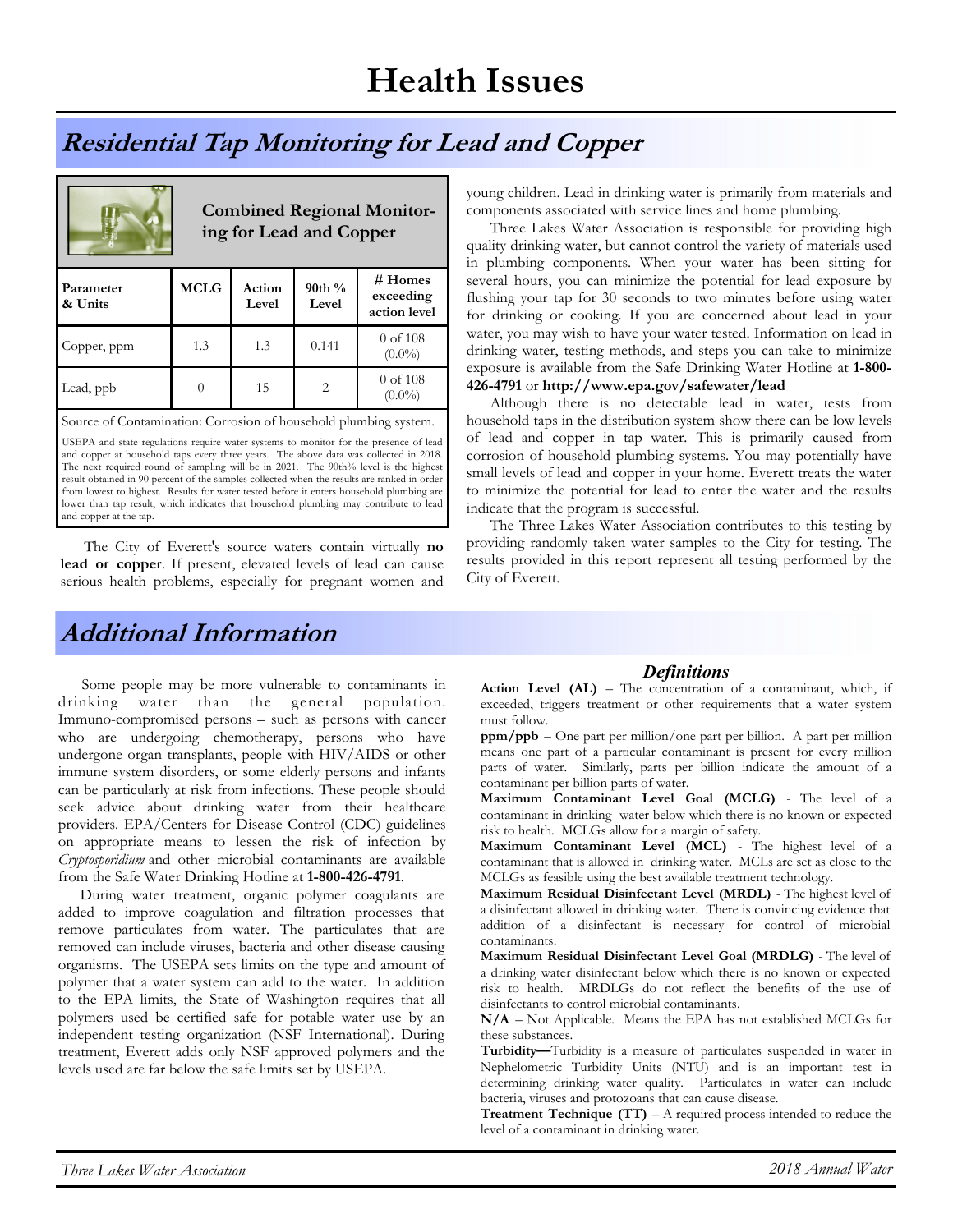#### 2018 Water Quality Monitoring Results

 As water travels over the land, it dissolves natural minerals and picks up other substances produced by human and animal activities. The Dept. of Health and the U.S. Environmental Protection Agency sets national standards for over 100 potential drinking water contaminants.

 Drinking water, including bottled water, may reasonably be expected to contain at least small amounts of some contaminants. The presence of contaminants does not necessarily indicate that water poses a health risk. More information about contaminants, Cryptosporidium and potential health effects can be obtained by calling the U.S. Environmental Protection Agency's Safe Drinking Water Hotline at 1-800-426-4791.

 The results for the 2018 testing of your water supply are illustrated in the table below. The first column lists each compound tested and the units of measure. The second and third is the highest levels allowed by the U.S. EPA. The fourth column illustrates the levels found in the City of Everett's drinking water supply, including an average and a range. The last column shows the source of the compounds.

 All of the compounds found in the City of Everett's water supply were found to be at **levels lower than the** maximum allowed by the U.S. EPA.

| Detected Parameter & Units of<br>Measure                    | EPA's<br>Goal<br>(MCLG) | Maximum<br>Allowed<br>(MCL) | Levels in your water  |                   | Complies with                                                                                                                                                                                                                                                       |                                                    |  |  |  |
|-------------------------------------------------------------|-------------------------|-----------------------------|-----------------------|-------------------|---------------------------------------------------------------------------------------------------------------------------------------------------------------------------------------------------------------------------------------------------------------------|----------------------------------------------------|--|--|--|
|                                                             |                         |                             | Average or<br>Highest | Range or<br>Other | Required<br>Levels<br>Compliance                                                                                                                                                                                                                                    | Where does it come from?<br><b>Typical Sources</b> |  |  |  |
| Turbidity, NTU <sup>1</sup>                                 | N/A                     | TT                          | 0.06                  | $100\%$           | Yes                                                                                                                                                                                                                                                                 | Soil Erosion                                       |  |  |  |
| Fluoride, ppm <sup>2</sup>                                  | 2                       | $\overline{4}$              | 0.7                   | $0.03 - 0.9$      | Yes                                                                                                                                                                                                                                                                 | Dental health additive                             |  |  |  |
| Total Trihalomethanes (TTHM),<br>ppb <sup>3</sup>           | N/A                     | 80                          | 52                    | $31 - 59$         | Yes                                                                                                                                                                                                                                                                 | By-product of drinking water chlorination          |  |  |  |
| Haloacetic Acids (5) (HAA5), ppb <sup>3</sup>               | N/A                     | 60                          | 40                    | 28-46             | Yes                                                                                                                                                                                                                                                                 | By-product of drinking water chlorination          |  |  |  |
| Total Coliform Bacteria,<br>% positive samples <sup>4</sup> | $\theta$                | 5% positive<br>per month    | none                  | $0\%$             | Yes                                                                                                                                                                                                                                                                 | Naturally present in the environment               |  |  |  |
| Residual Disinfectant Level<br>(free chlorine), ppm         | 4.0<br>(MRDLG)          | 4.0<br>(MRDL)               | 0.6                   | $0.2 - 1.1$       | Yes                                                                                                                                                                                                                                                                 | Added as a drinking water disinfectant             |  |  |  |
| Detected Unregulated Contaminants                           |                         |                             |                       |                   |                                                                                                                                                                                                                                                                     |                                                    |  |  |  |
| Bromodichloromethane, ppb                                   | $\theta$                | N/A                         | 1.4                   | $0.8 - 1.9$       | These substances are disinfection by-products for which no<br>MCL Standard has been set, but which must be monitored to<br>determine compliance with the USEPA Stage 2 Disinfection<br>ByProducts Rule MCL's for Total Trihalomethanes and<br>Haloacetic Acids (5). |                                                    |  |  |  |
| Chloroform (trichloromethane), ppb                          | 70                      | N/A                         | 36                    | $30 - 47$         |                                                                                                                                                                                                                                                                     |                                                    |  |  |  |
| Dichloroacetic Acid, ppb                                    | $\theta$                | N/A                         | 13                    | $6 - 17$          |                                                                                                                                                                                                                                                                     |                                                    |  |  |  |
| Trichloroacetic Acid, ppb                                   | 20                      | N/A                         | 23                    | 19-27             |                                                                                                                                                                                                                                                                     |                                                    |  |  |  |

<sup>1</sup>Turbidity is a measure of the amount of particulates in water expressed in Nephelometric Turbidity Units (NTU). Particulates in water can include bacteria, viruses and protozoans that can cause disease. Turbidity measurements are used to determine the effectiveness of the treatment processes in removing these particulates. The EPA turbidity limit is 0.3 NTU. The values reported are the lowest monthly percentage of samples that met the EPA limit and the highest four-hour combined water turbidity measurement obtained during the year. In 2018, no filtered water turbidity results were above the EPA limit so the lowest percentage was 100 percent. The plant targets production of filtered water turbidities of 0.1 NTU or less.

<sup>2</sup>Fluoride is added to your water in carefully controlled levels for dental health. The minimum value of 0.03 ppm was due to a maintenance-related feed outage that lasted no more than one day in duration.

<sup>3</sup>Haloacetic acids and trihalomethanes form as by-products of the drinking water chlorination process that is used to kill or inactive disease-causing microbes. The TTHM and HAA5 results are from eight locations in Everett which are monitored to determine compliance with the current regulations. The range of results are taken from all eight locations. The highest locational running annual average of the eight sites that were monitored is reported here.

<sup>4</sup>Total coliform bacteria monitoring tracks the microbial quality in the water distribution system. Everett collects approximately 125 samples per month or 1,500 per year. No more than 5 percent of the monthly tests can be positive for total coliforms. No total coliform was detected in 2018.